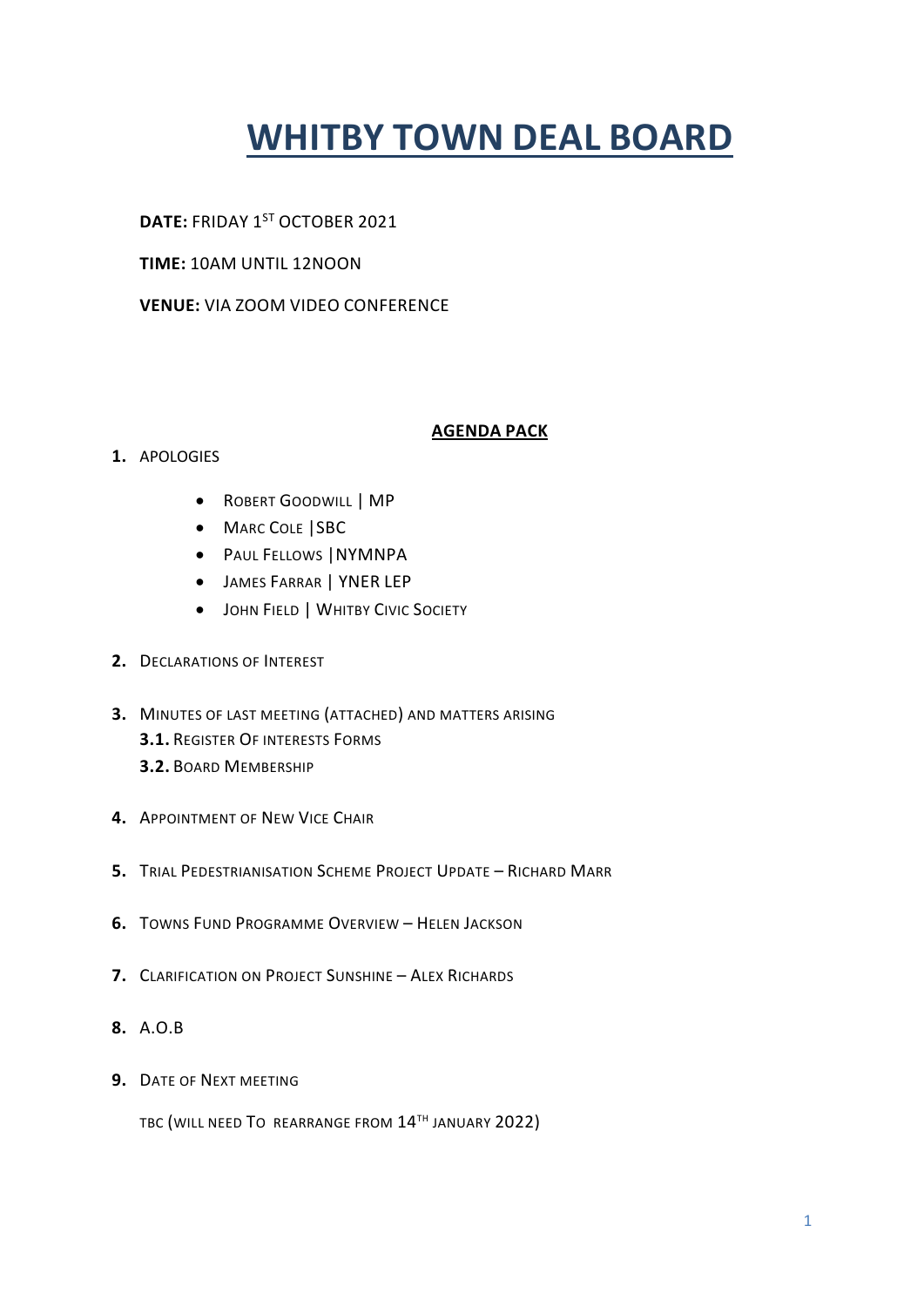# **WHITBY TOWN DEAL BOARD**

# **THURSDAY 5TH AUGUST 2021**

# **10AM VIA ZOOM VIDEO CONFERENCE**

# **DRAFT MINUTES**

#### **IN ATTENDANCE**

| <b>CHAIR</b> Gareth Edmunds <b>GE</b> | Marc Cole MC             |
|---------------------------------------|--------------------------|
| Anglo American                        | <b>SBC</b>               |
| <b>VICE CHAIR Barry Harland BH</b>    | Michael King MK          |
| <b>Whitby Seafoods</b>                | WTC.                     |
| Mike Greene MG                        | Karl Battersby KB        |
| <b>SBC</b>                            | <b>NYCC</b>              |
| John Field <b>JFi</b>                 | Cllr Linda Wild, LW      |
| <b>Whitby Civic Society</b>           | <b>WTC</b>               |
| James Farrar JF                       | Paul Fellows PF          |
| <b>YNYER LEP</b>                      | <b>NYMNPA</b>            |
| Alex Richards <b>AR</b>               | Ed Asquith <b>EA</b>     |
| <b>SBC</b>                            | Four Tigers Media        |
| Chris Burrows CB                      | Helen Jackson HJ         |
| <b>SBC</b>                            | <b>SBC</b>               |
| Mel Bonney-Kane MBK                   | Kerry Levitt KLV MINUTES |
| CaVCA                                 | <b>SBC</b>               |
| Leigh Brand LB                        | Carol Rehill CR          |
| <b>SBC</b>                            | <b>SBC</b>               |

#### **1. APOLOGIES**

- Rosemary DuRose | Beyond Housing
- Richard Flinton | NYCC
- **Liz Small | NYCC**
- Clare Harrigan | Beyond Housing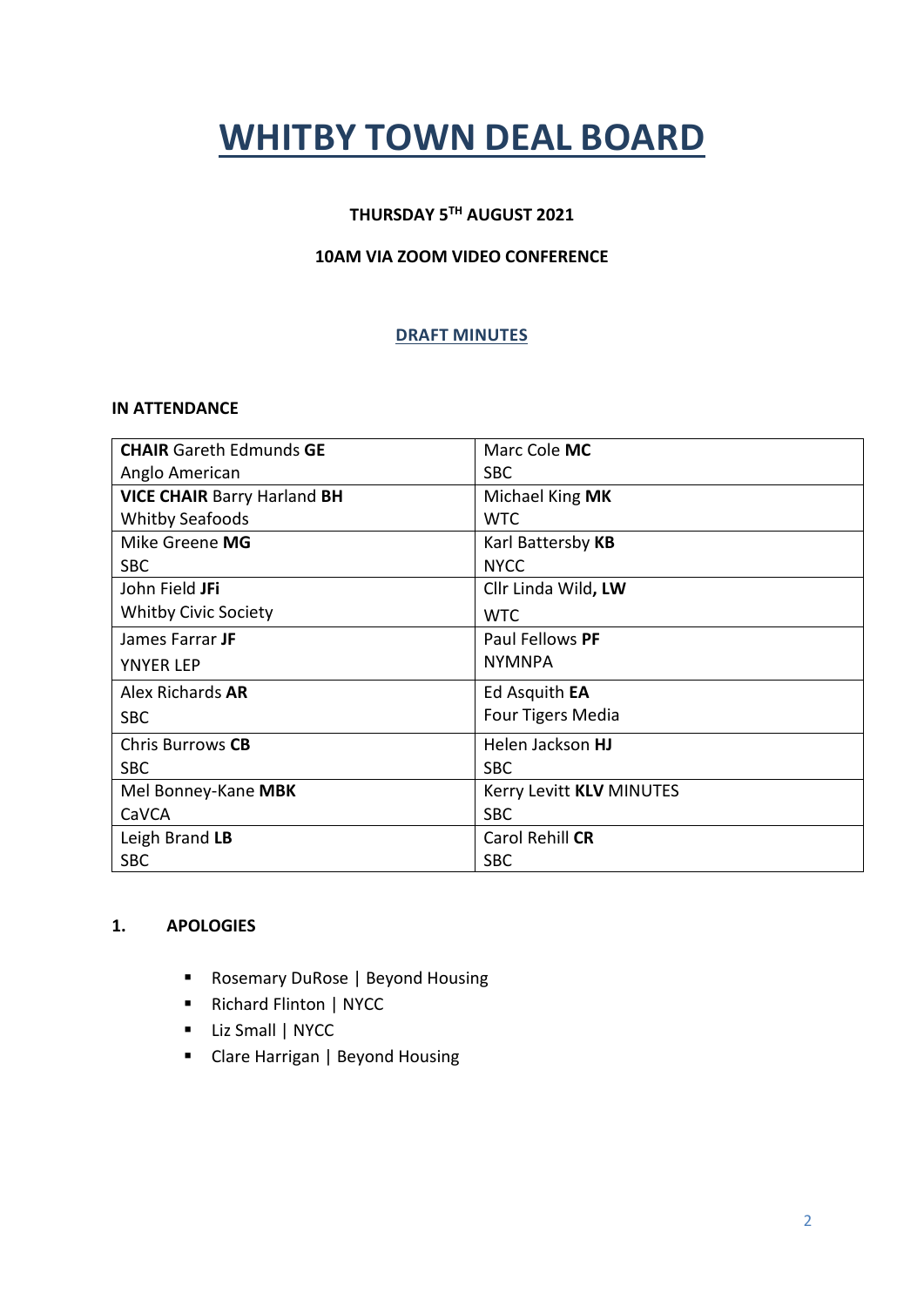## **2. MINUTES OF LAST MEETING & MATTERS ARISING**

- 2.1 Minutes of the meeting held on Thursday 29<sup>th</sup> April 2021 agreed as a true record.
- 2.2 No matters arising.

#### **3. REGISTER OF INTERESTS**

- 3.1 All Board Members need to update their Register of Interest Form and Declaration of Interests will become a standard agenda item on future meetings moving forward.
- 3.2 No Declarations of Interest were recorded for the meeting.
- 3.2 **ACTION**: KLV will circulate the Register of Interest form with the minutes.

## **4. REVIEW OF THE TERMS OF REFERENCE**

- 4.1 The Terms of Reference document with suggested areas for amendments was circulated with the agenda.
- 4.2 HJ gave a brief presentation on the progress to date and the current stage highlighting the responsibility of the Board moving forward and the suggested areas for amendments of the Terms of Reference.
- 4.3 JF queried the role of the Board in approving new projects to be taken forward if any of the existing projects within the current Town Deal did not progress.

HJ explained the change process MHCLG have set up which allows requests to reallocate funding up to the maximum amount awarded of £17.1m to existing confirmed projects if a project fails to complete the Full Business Case process and does not progress. Any change request must be brought before the WTDB. SBC have asked for clarification if other projects from the original TIP can be brought in to replace any projects that may not proceed but are still waiting an answer.

- 4.4 It was agreed that the Board had a role in developing potential projects as a back-up in case current projects did not proceed and also in case any future funding pots are announced.
- 4.5 MK requested information on the project assurance process within SBC and if there was a Programme Board established, what is the role of this Board to ensure that the roles of the two Boards did not overlap or duplicate.

HJ and MG provided clarification on the processes within SBC and that the project assurance method is based on Prince2 principles.

**ACTION**: CR is preparing a paper for SBC Audit Committee in October to explain how the different Boards work and interact which she will share with the WTDB.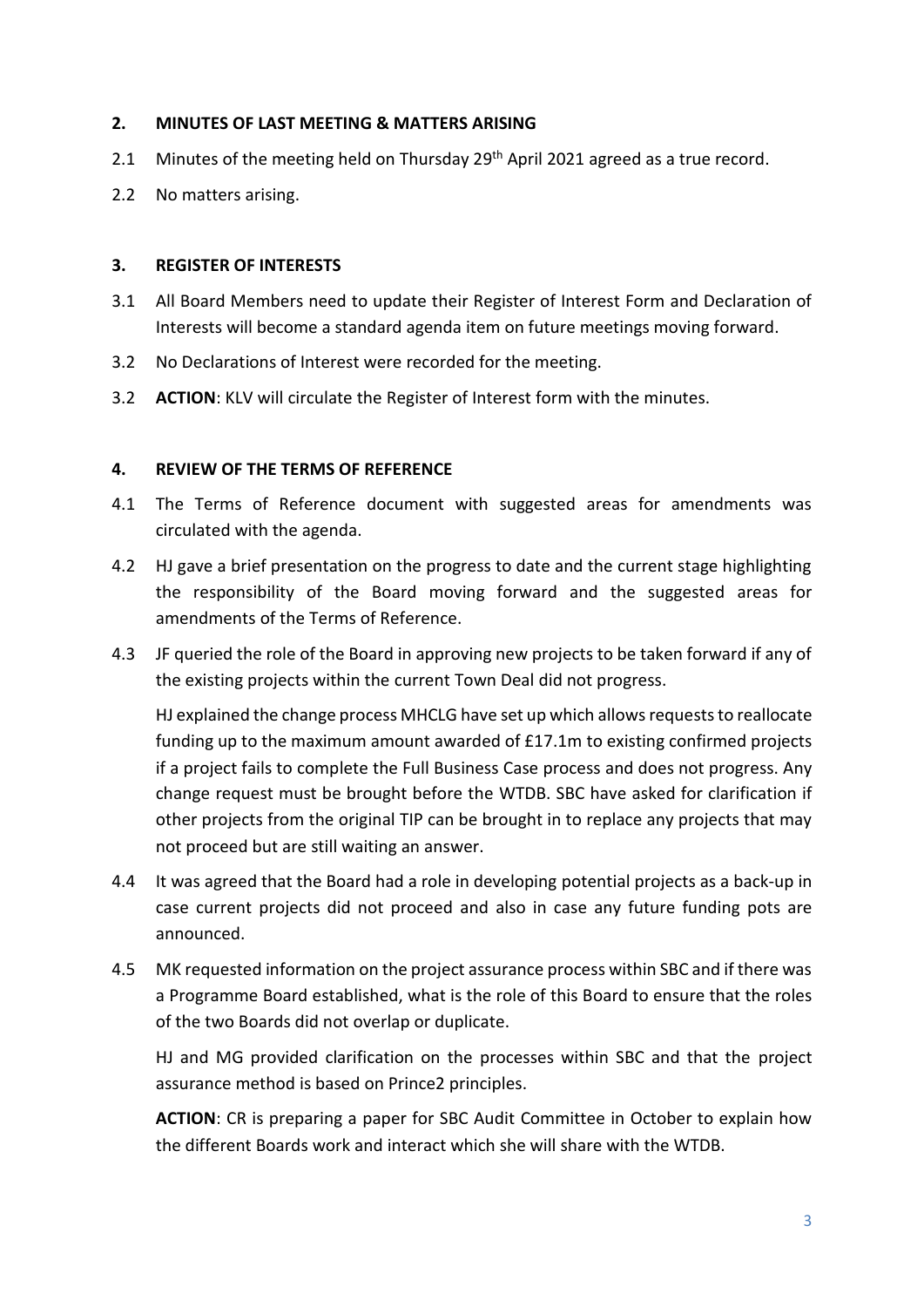4.6 MK suggested section 2.2 is revisited to take into account the use of the word 'must' and queried if 'may' would be more appropriate.

**ACTION:** Terms of Reference to be amended in line with comments received and circulated round the Board.

## **5. TOWN DEAL BOARD MEMBERSHIP**

- 5.1 GE asked the Board if they recognised any gaps with the Board membership.
- 5.2 JFi suggested the education sector was missing, particularly post 16, and small business representation was needed too. JFi suggested approaching the Tourism Association.
- 5.3 JF suggested KB formally replaced RF as the voting member for NYCC.

**ACTION:** KB to take back to RF and formally request this change through the Chair.

- 5.4 LW suggested Cllr Phil Trumper in connection to his work with the Maritime Training Hub.
- 5.5 MG advised that the best way to review membership was for Board members to send suggestions to SBC through KLV and then this can be picked up with MHCLG with regards to the formal requirements of the Board membership contained within the guidance. MG will then prepare a paper with recommendations.

**ACTION**: All Board Members to feed any suggestions to KLV.

#### **6. BUSINESS CASE DEVELOPMENT**

- 6.1 HJ gave a presentation on the process each project must go through to ensure they develop a Full Business Case (FBC) compliant with the HM Treasury Green Book.
- 6.2 SBC is the accountable body for the funding and has to approve the FBC before a Summary Document for MHCLG is prepared and submitted. The Chair of the WTDB must also sign off the Summary Document. FBCs are not submitted to MHCLG unless requested.
- 6.3 Each project lead will be expected to attend and present the key elements of the FBC and project to the WTDB before submission to MHCLG. Each project has indicated which submission date they are aiming for.
- 6.4 MK queried why the Pedestrianisation and Harbourside Public Realm scheme has indicated the latest submission date. HJ advised this was due to awaiting the analysis of the trial scheme which will feed into the FBC.

**ACTION**: KB to request an update on the trial pedestrianisation scheme be brought to the next meeting in the autumn.